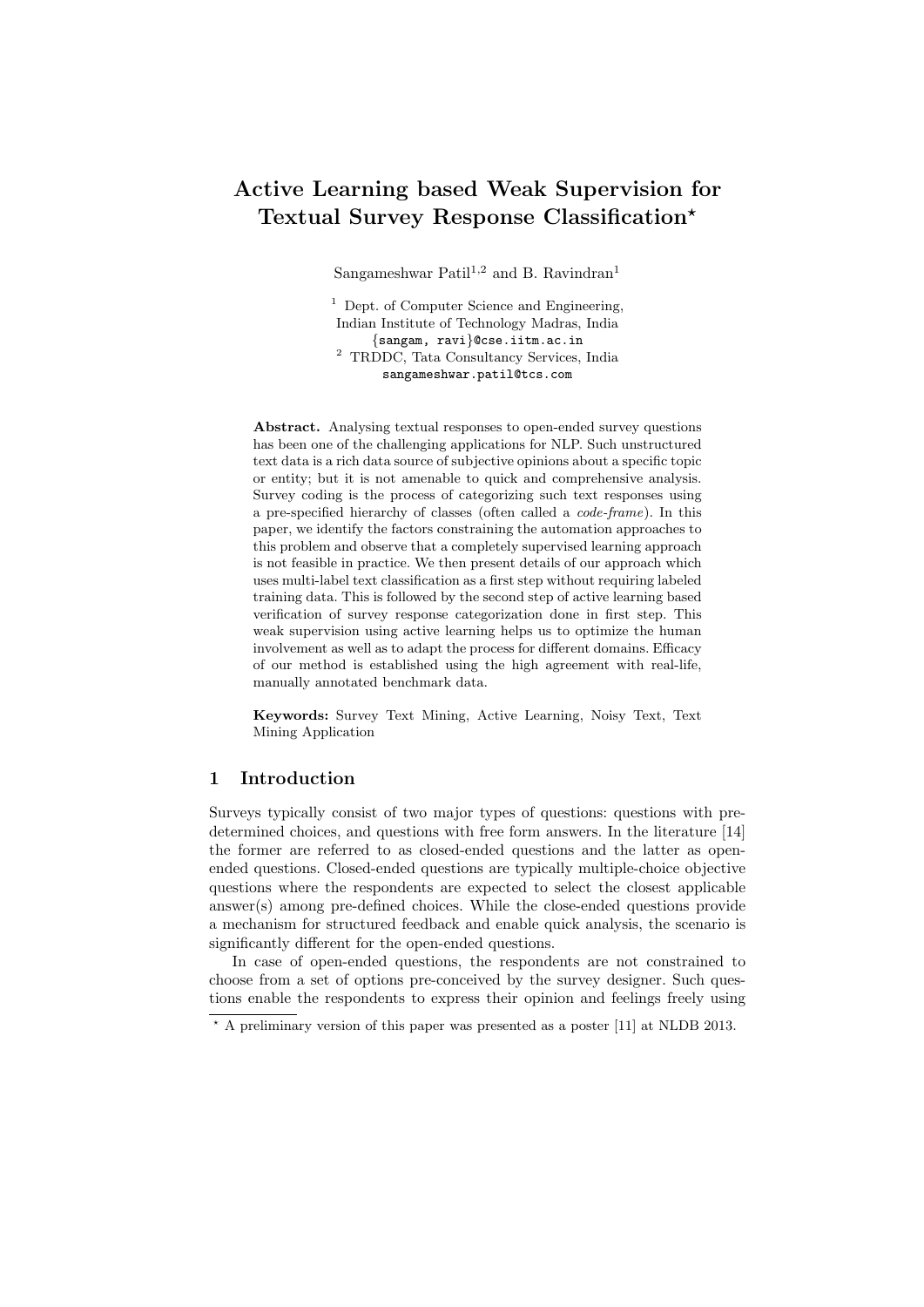language as the medium. Predictably, data available from responses to openended questions have been found to be a rich source for variety of purposes such as:

- To identify specific as well as general suggestions for improvements
- To identify topics / issues which were not covered by the closed-ended questions
- To provide additional evidence to reason about and support the findings from quantitative analysis of the closed-ended questions.

To derive broad-based insights from the subjective answers to the open-ended questions, it is necessary to convert the unstructured textual responses to quantitative form.

## 1.1 Survey Coding Process

Survey coding is the process of converting the qualitative input available from the responses to open-ended questions to a quantitative format that helps in summarization, quick analysis and understanding of such responses. The set of customer responses in electronic text format (also known as verbatims in the survey analysis parlance) and a pre-specified set of codes, called as *code-frame*, constitute the input data to the survey-coding process. A code-frame consists of a set of tuples (called code or label) of the form <code-id, code-description>. Each code-id is a unique identifier (usually numeric) assigned to a code and the code-description usually consists of a short description that "explains" the code. Table 1 shows a small, representative code-frame. Figure 1 shows the responses to an open-ended question in a survey seeking students' feedback after an aptitude test at a college. The question asked to the students who had undertaken the test was: "What do you like about the test?".

|    | Code Id Code Description               |
|----|----------------------------------------|
| 04 | Verbal ability questions               |
| 05 | Quantitative ability questions         |
| 25 | Liked technical domain questions       |
| 27 | Liked the puzzles                      |
| 62 | Support staff was prompt and courteous |

Table 1. A sample code-frame.

Survey coding (also called tagging or labeling) is the task of assigning one or more codes from the given code-frame to each customer response. As per the current practice in market research industry, it is carried out by specially trained human annotators (also known as coders). The code description helps the human coder in identifying the responses to which a particular code can be assigned. Sample output of the survey-coding process is shown in Figure 1. Below each survey response, the applicable codes selected from the sample code-frame in Table 1 are given.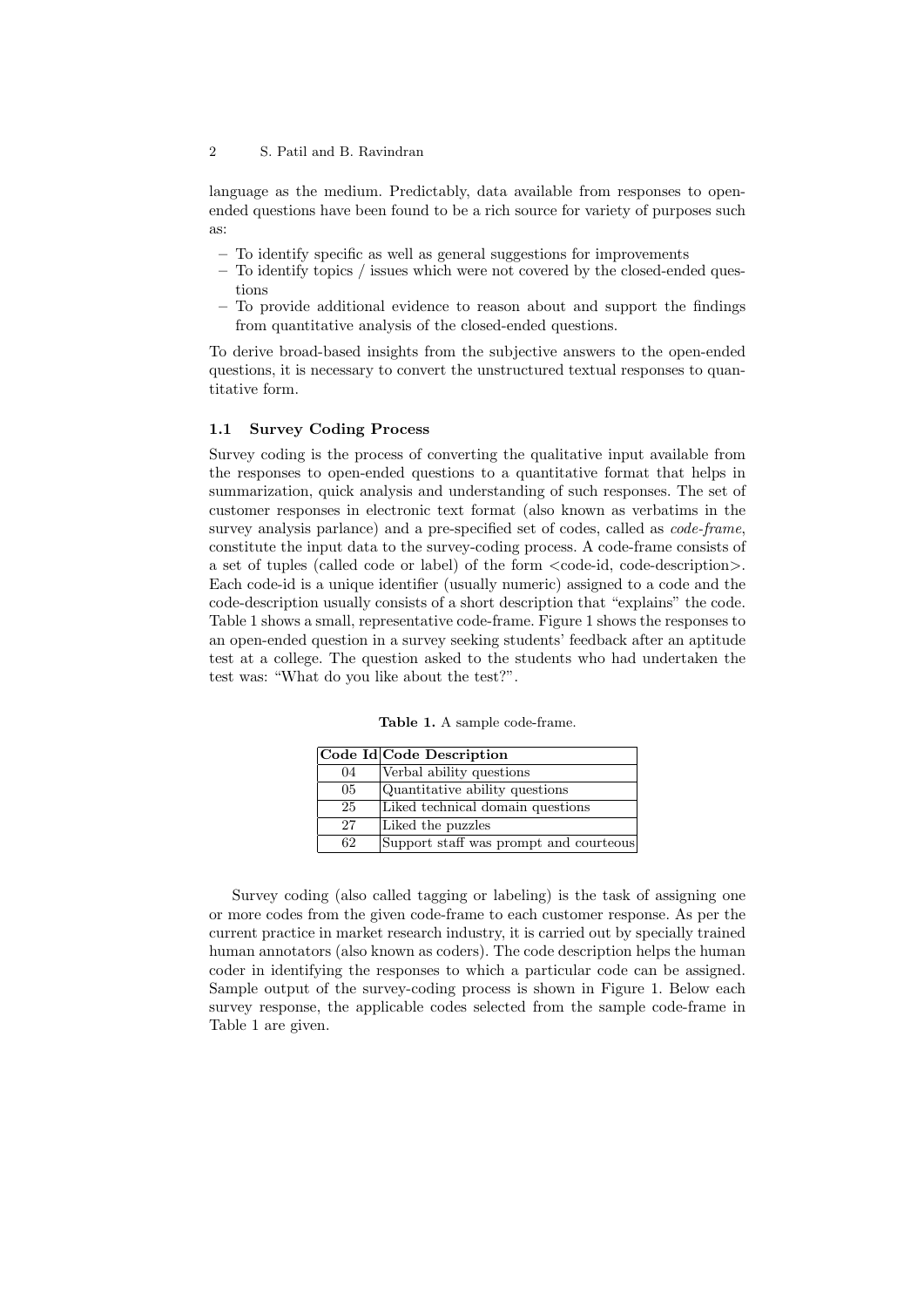```
Response R1: "Testing the language skill as well as the branch-wise
engineering knowledge"
Codes- 04: Verbal ability questions
25: Liked Technical domain questions
Response R2: "Sudoku and synonym questions. helpful people."
Codes- 27: Liked the puzzles
04: Verbal ability questions
62: Support staff was prompt and courteous
Response R3: "puzzles and quant was cool."
Codes- 27: Liked the puzzles
05: Quantitative ability questions
```
Fig. 1. Sample output of survey coding process: Examples of survey responses and code-IDs assigned to them. (These are responses to the open-ended question "What do you like about the test?" by the students who had just undertaken an aptitude test.)

## 1.2 Challenges in the Survey Coding Process

Majority of the survey responses being extempore do not follow the orthographic rules and grammatical conventions of language. The typical "noise" observed in the survey responses may be categorized as:

- Syntactic Noise: They are typically incomplete sentences (e.g., see Figure 1). Spelling and grammatical errors are commonplace, so are other violations such as incorrect punctuation, incorrect capitalization etc.
- Semantic Noise: The meaning of a word or a phrase may not be apparent due to inherent ambiguity in natural language. This could be due to multiple reasons:
	- Informal or colloquial usage of words is common. For instance, we have found many real-life examples in which verbs cover, remove, control, treat, combat, clean, eliminate, wipe off and even help with have been used in place of the verb kill to describe the notion  $kill$ germs.
	- Label noise: Sometimes, the descriptions of two or more codes in the code-frame could be semantically overlapping and will lead to ambiguity, e.g., protect against germs and neutralizes germs are semantically equivalent and have occurred together in a code-frame <sup>3</sup>.

Analyzing such noisy text has proved to be challenging for existing Natural Language Processing (NLP) tools and techniques. Further, the task of survey

<sup>3</sup> Such scenarios are likely because code-frames typically contain more than 100 codes and are updated by human coders for coding a given set of survey responses.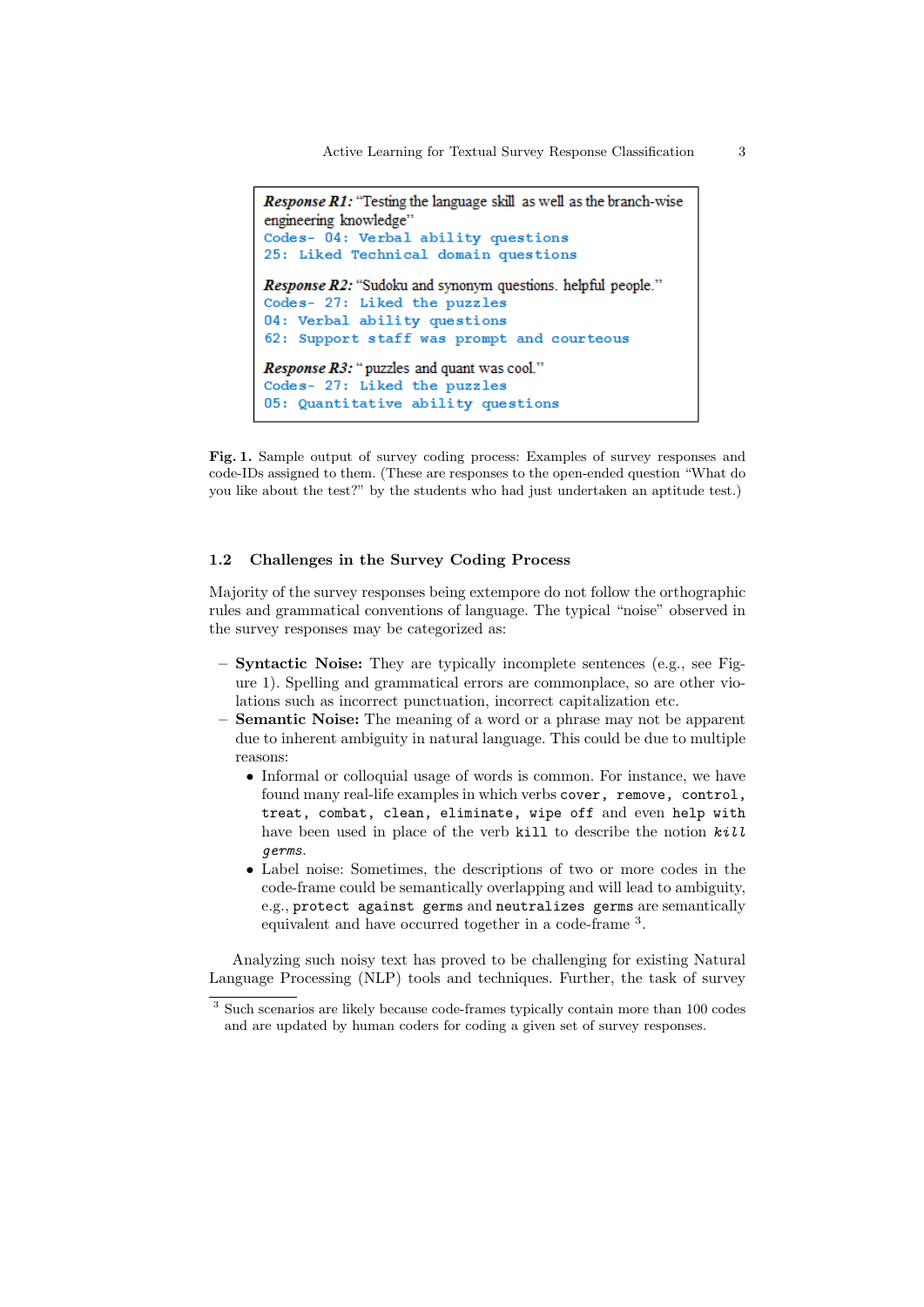coding becomes cumbersome for a human annotator due to business demands for quick turn-around time and the large amount of textual data that has to be read, understood and categorized. A more subtle and even more challenging problem with manual annotation is that it is prone to errors due to subjectivity in human interpretation. As elaborated in Section 2.2, survey coding task presents unique challenges and does not easily lend itself to automation.

In this paper, we outline existing approaches for classifying textual survey responses and their limitations in Section 2. In particular, we observe that a completely supervised learning approach is not feasible in practice and the unsupervised learning approach has severe limitations. Then, in Section 3, we present a weakly supervised approach for classifying responses to open-ended survey questions. Our approach makes use of active learning techniques to minimize the amount of supervision required. We present experimental validation of the proposed approach on real-life datasets in Section 4 and then conclude with our observations.

# 2 Related Work

The hardness of automating the coding problem is underscored by the advisory nature of available software that seeks human intervention as well as the apparent lack of fully automated solutions. Most of existing commercial technologies aid the human annotator to find responses that match with regular expression based pattern. These methods cannot handle responses which express same concept/feeling in other words; e.g. synonyms, hypernyms, etc. Such pattern matching methods also fall short in handling spelling errors, grammatical errors and ambiguity.

## 2.1 Research Literature

Academic and industry research community is well aware of the problems and challenges faced in the survey coding process for more than two decades [18], [12]. The gravity of the problem has increased exponentially with the Internet boom as well as ease and the lower cost of conducting online surveys compared to the traditional paper-pencil surveys. Over the past decade the problem has been attracting increasing attention both in the research community as well as the industry.

Research community has approached the problem of automatic code assignment from multiple perspectives. The most active research group in this area is led by Sebastiani and Esuli et al. [15, 5, 8, 3]. They approach the survey coding problem primarily using supervised learning. They formulate the problem of coding as a classification problem and try to learn the model using pre-coded open answers from the survey responses. They have compared the results of three approaches [5]: dictionary based approach, na¨ıve Bayesian, and SVM. According to their observations, supervised learning methods provide more accurate and stable results than the dictionary based approach. At the same time,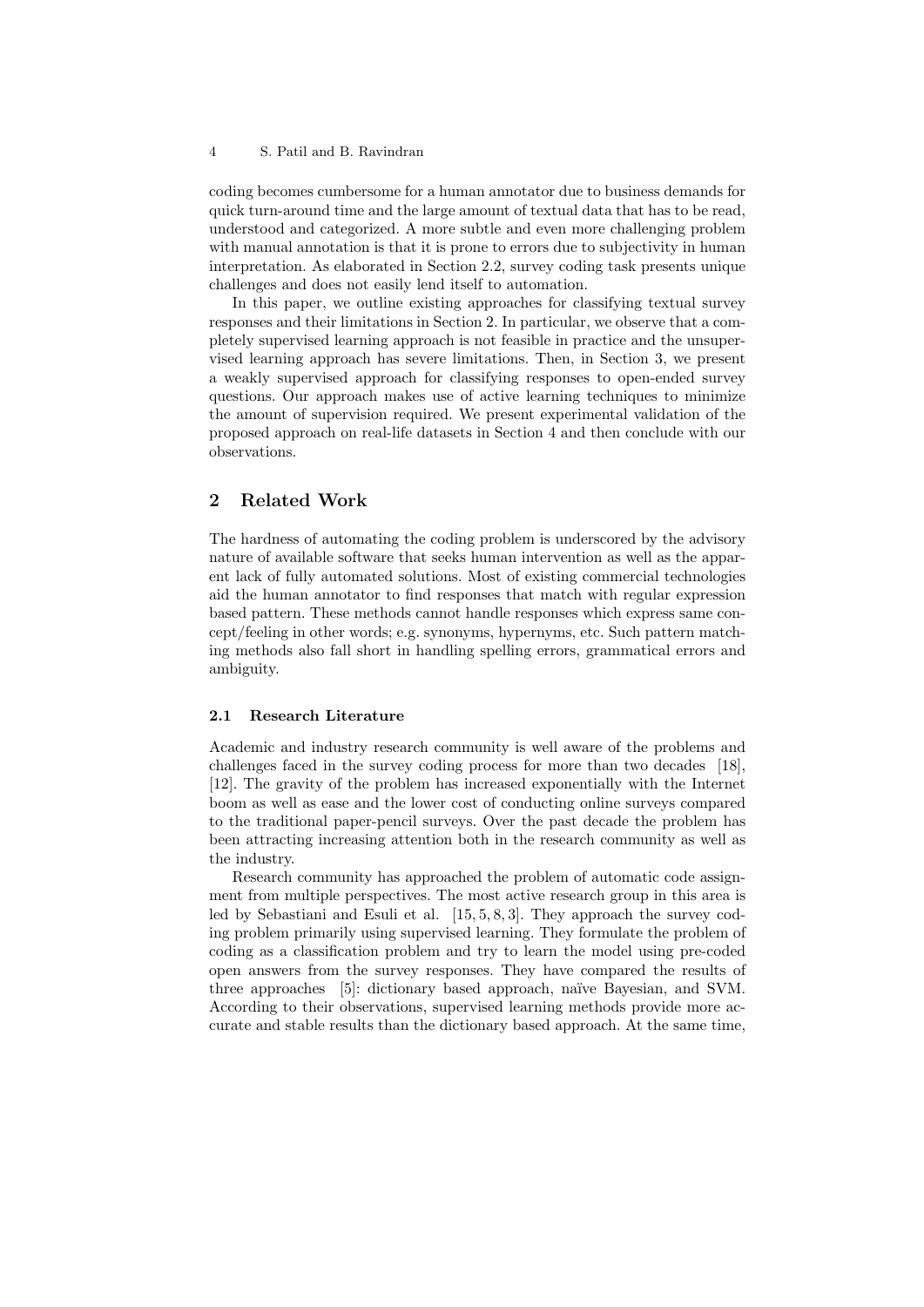naïve Bayesian technique outperforms SVM by small margin. Esuli and Sebastini [2] have also used active learning to get positive and negative samples of each code and use it as training data to develop supervised learning techniques for automated survey coding.

Li and Yamanishi [7] apply classification rules and association rules to categorize survey responses for a car brand image survey. They use stochastic complexity to learn the classification rule and association rules. Classification rules are in the form of IF THEN ELSE and association rules are in the form of IF THEN OR. Given a phrase or a word in the phrase from the open answer, the decision rule assigns the target to the textual response.

Xu et al. [19] use weighted ridge regression for automatic coding in medical domain and show that it outperforms conventional ridge regression as well as linear SVM. Essentially, their approach assumes that sufficiently large amount of labeled dataset, i.e., training dataset is available. However, in real-life, especially in non-medical domain (for instance, the market research industry), often such training data is either not be available or generating the training data is an expensive, time-consuming proposition.

## 2.2 Limitations of Existing Approaches

Almost all the supervised learning techniques in research papers and commercial products need training data which is specific to each survey. This training data is not available with the survey and has to be created by the human annotators to begin with. In most of the cases, the cost and effort required to create necessary training data outweighs the benefits of using supervised learning techniques. Thus use of supervised learning techniques is not the best possible solution and it has been found to be a non-viable option in practice.

One may attempt to apply unsupervised techniques such as text clustering to the problem of survey coding. In text clustering, a set of given documents are grouped into one or more clusters, such that documents within a cluster are very similar and documents belonging to different clusters are quite dissimilar. The task of clustering is critically dependent on the notion of text similarity used. It may appear that all documents that have high similarity to a particular code description belong to the same cluster, i.e., each code description defines a cluster of documents. However, in survey coding, more than one code-ID may be assigned to a document; in (non-fuzzy) clustering, a document belongs to one and only one cluster. Even in the case of fuzzy clustering, the clusters formed may not correspond to the pre-specified codes in the code-frame. A much more serious problem is that there is no obvious and fool-proof way to compute the similarity of a document with a given code description. This is because code descriptions as well as the survey responses are typically very short. Also, the similarity of a document with a code is often quite indirect and requires background knowledge.

As a result, current standard practice is to do survey coding using specially trained work-force of human coders and use limited, but viable automation such as regular expression based pattern matching.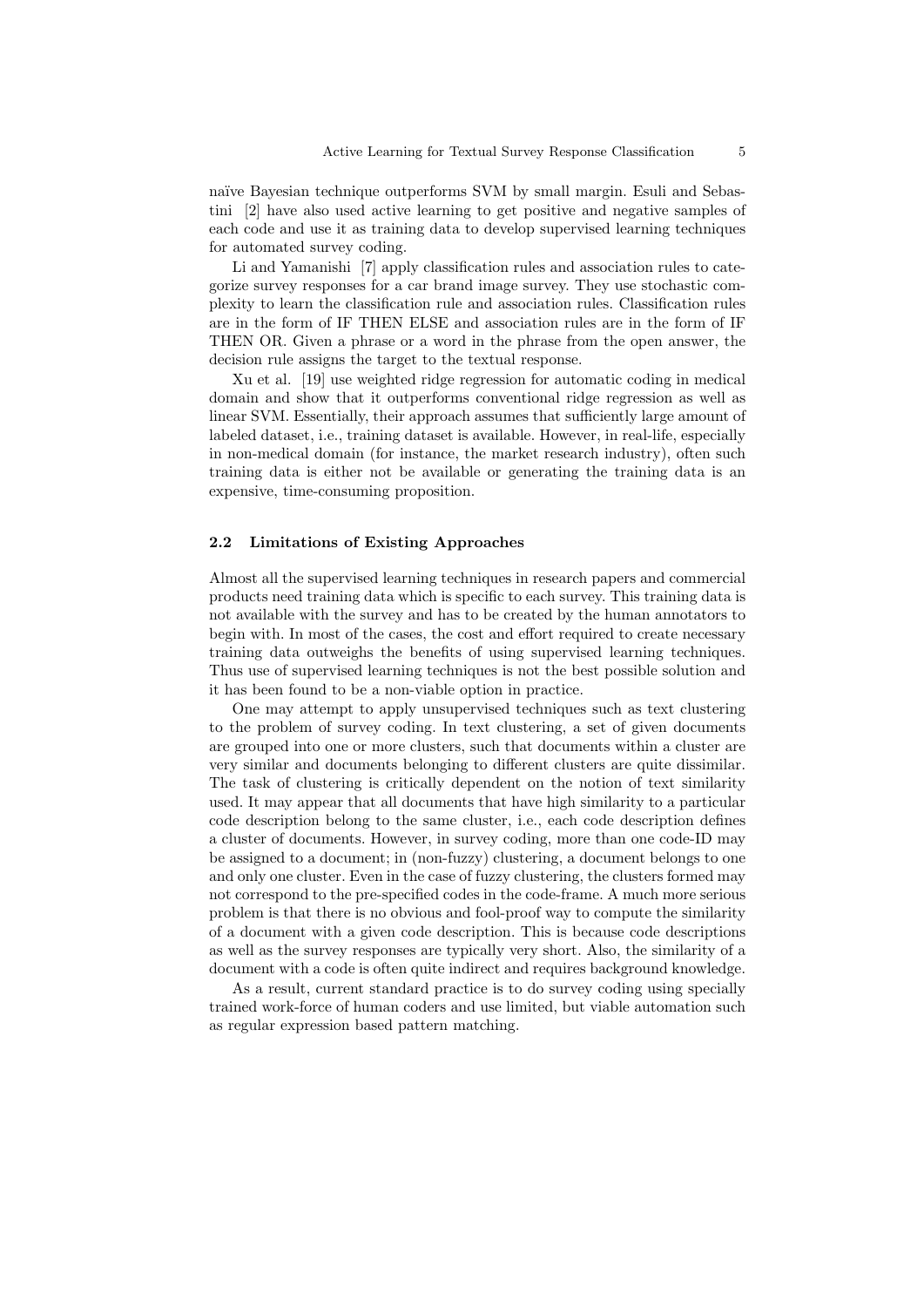Algorithm: Code\_Assignment\_under\_Weak\_Supervision (CAWS)

**Input:** code frame F = { $(a_1, C_1)$ ,  $(a_2, C_2)$ , ...,  $(a_M, C_M)$ } //  $a_i$  = code-ID,  $C_i$  = textual code description **Input:** set of documents  $D = \{D_1, D_2, ..., D_N\}$  // each document  $D_i$  is an ordered list of sentences **Output:**  $\{ (D_1, L_1), (D_2, L_2), ..., (D_w, L_w) \}$  // a subset  $L_i \subseteq \{ \alpha_1, \alpha_2, ..., \alpha_w \}$  of code-IDs assigned to each document  $D_i \in D$ 1. Unsupervised multi-label classification a. Find out overlap between the semantic unit based representation of each code and the words in each sentence for each document. Each overlapping word is weighted with the importance of the word in the code description and represents a belief that this particular code is applicable to the given document  $D_i$ .

- b. Multiple such beliefs are combined using certainty factor algebra to find a single value for the belief that a particular code is applicable to a document  $D_i$
- c. Assign a subset of labels  $L_i \subseteq \{a_1, a_2, ..., a_M\}$  of code-IDs to each document  $D_i \in D$  for which the belief is above the threshold 0.
- 2. Weak Supervision using Active Learning:
	- a. "CORRECT or EXTRA CODE" feedback: Select a subset of documents for each of the assigned code-ID using active learning (pool-based sampling and clustering). This subset of representative code-assignment decisions is reviewed by the human coder. Feedback regarding whether each assignment decision is correct or extra (i.e. incorrect) is sought from the human.
	- b. "MISSED CODE" feedback: We also seek feedback from the human coder (i.e. "oracle" in active learning parlance) about whether a particular code should have been assigned to a document. For this purpose we cluster the set of documents D using K-means and silhouette coefficient. Cluster exemplars are chosen as query instances.
	- c. If there are no corrections, then stop. If human coder wants to stop then stop.
- 3. Refine the importance of word senses for the codes for which the corrections were offered by the human coder.
- 4. If the number of iterations (or corrections) is more than a pre-set limit then stop else go to step 2.

Fig. 2. Code Assignment under Weak Supervision (CAWS) algorithm

# 3 Our Approach

We now present our two stage iterative method in which first we use a new unsupervised multi-label text categorization algorithm. The output of this stage is then passed through a weakly supervised learning stage that uses active learning paradigm. Details of the solution including the individual components, algorithms are given below. A user needs to provide a code-frame F and the set of documents  $D$ , i.e., survey responses to which appropriate codes from  $F$  are to be assigned.

Feature Extraction: For the first stage of unsupervised multi-label classification, we use a new feature representation called semantic units (SemUnit) for each code. SemUnit tries to capture the concept expressed in the code description. It represents a word in terms of its semantics using its WordNet [4] synset ids and also attaches a weight to measure the relative importance of this word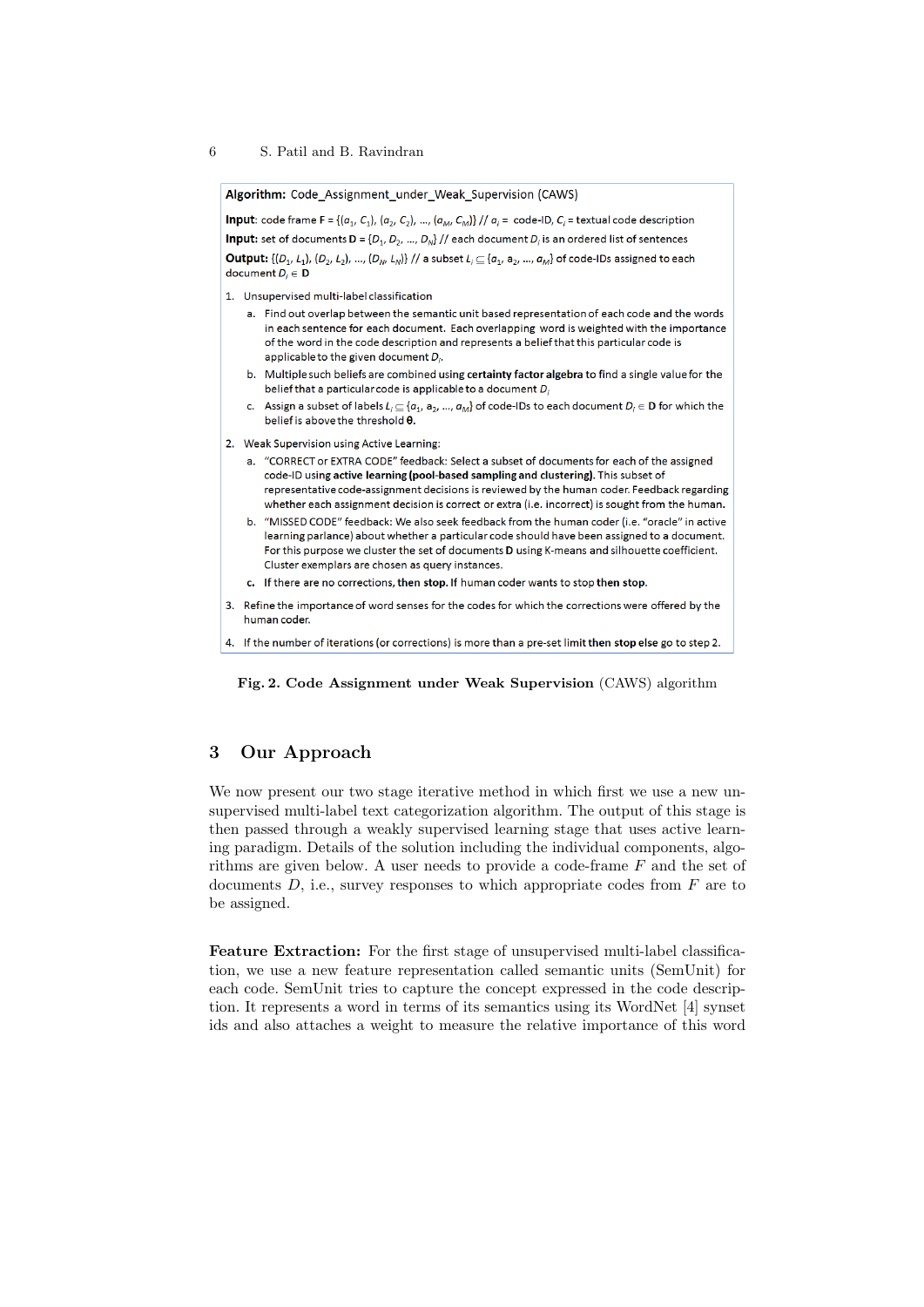in that code's description. We use the unsupervised word sense disambiguation utilities [9] to estimate the likely word senses. For a given word, this enables us to find out synonyms, antonyms as well as other related words (hypernyms, hyponyms, holonyms, meronyms among many others). This concept-based representation is vital for the next phase of the algorithm. As an illustrative example of SemUnit, consider two sample codes in the sample code-frame shown in Table 1:

- code 04: Verbal ability questions
- code 27: Liked the puzzles

At the end of feature extraction phase, these codes are represented as:

- code 04: Verbal $\#i\#4\#i2$  ability $\#n\#1\#i2$  questions $\#n\#1,3\#i3$
- code 27: Liked $\#v\#2\#i3$  the  $\#stopword\#i0$  puzzles  $\#n\#1\#i1$

The above representation denotes that out of all possible meanings of the word "verbal", we consider Wordnet sense number 4 with its part-of-speech tag as adjective. Further, we use one of four pre-determined weights (fractional numbers) to capture the relative importance of each word in a particular code's description. Semantics associated with these weights is denoted using following labels:

- $-$  **i0** = 0.0 : a word with the importance **i0** is not important at all.
- $-$  **i1** = 0.64 : a word with the importance **i1** is the most important word for that particular code and will cause the code to be assigned to a survey response containing this word in the first round of code assignment. (Note that in subsequent rounds of assignment, this weight may get modified.)
- $\mathbf{i2} = 0.4$ : a word with the importance  $\mathbf{i2}$  is not sufficient alone to cause the code assignment, but it must be combined with another word from code description which has importance of i2 or higher.
- $-$  **i3** = 0.3 : a word with the importance **i3** is not sufficient alone to cause the code assignment, but it must be combined with at least two other words from code description which have importance of i3 or higher.

Code-Assignment Stage: In the code-assignment stage, we propose Code Assignment under Weak Supervision (CAWS) algorithm (Figure 2) for multi-label text classification. We make use of the semantic unit based representation of each code to find out overlap between that code's textual description and the words in each sentence for each document. We group this lexical overlap along five major word categories, viz., nouns, verbs, adjectives, adverbs and cardinals. Each overlapping word is weighted with the importance of the word in the code description and quantifies our partial belief about whether the corresponding code can be assigned to the given document  $D_i$ .

To decide whether a code is applicable to a document, we need to combine the evidence presented by multiple such overlapping words. For this purpose, we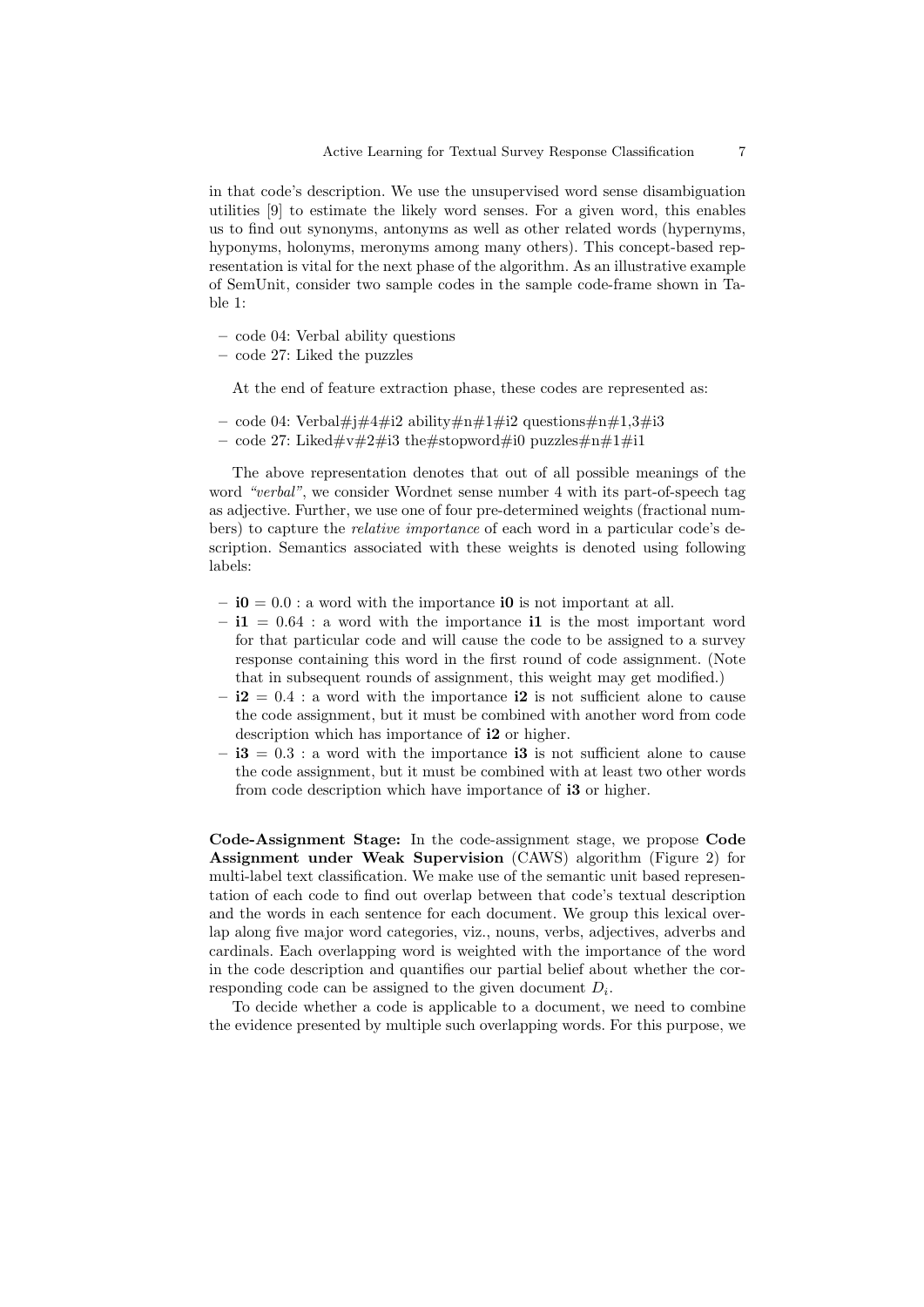use the certainty factor algebra (CFA)  $<sup>4</sup>$  to get a single, consolidated value for</sup> this belief.

CFA [1] is a simple mechanism to encode a measure of belief (or disbelief) for a hypothesis, rule or event given relevant evidence as well as combining multiple such partial beliefs into a single belief regarding the conclusion.

If the final belief regarding the conclusion is above certain threshold (denoted by  $\theta$ ), we assign the code to the document. Based on the given values for the importance factors  $(i0, i1, i2, i3)$  as described in previous subsection, the value of this threshold  $\theta$  is chosen to be 0.6. One can easily note that the specific values of **i1, i2, i3** and  $\theta$  do not matter much. The threshold value  $\theta$  is actually a function of i1, i2, i3. Any choice of values which preserve the CFA semantics associated with i1, i2, i3 would work for us.

Active Learning based Weak Supervision: We exploit Quality checking (QC) step in survey coding process to improve the baseline classification done by the unsupervised multi-label classifier described in Section 3. Quality checking (QC) step is a necessary and well established part of the industry standard process to minimize the problem of inter-coder disagreement. QC step essentially consists of verification of the code-assignments by another human coder.

We use active learning [16] techniques to optimize feedback solicitation. We query a human coder, i.e., "oracle" in active learning parlance, regarding whether a subset of code-assignments to survey responses are correct. In particular, we use cluster based active learning  $[10]$ . For every code  $a_i$  in the code-frame, let  $S_i$  be the set of responses to which code  $a_i$  has been assigned. We cluster  $S_i$ using K-means algorithm and query a representative code-assignment instance for each cluster. We use silhouette coefficient  $[17, 6, 13]$  to decide number of clusters at run-time. Silhouette Coefficient (ShC) provides a quantified measure of the trade-off between intra-cluster cohesiveness and inter-cluster separation. Silhouette coefficient for  $i^{th}$  data point is given by  $ShC_i = \frac{b_i - a_i}{max(a_i, b_i)}$ , where  $a_i$  is the average distance between  $i^{th}$  data point and other points in the same cluster; and  $b_i$  is average distance between  $i^{th}$  data point and all other points in the next nearest cluster. Silhouette Coefficient for a given clustering of datapoints is average of individual  $ShC_i$  values. We try out different clusterings and pick the one with maximum silhouette coefficient. Medoids of individual clusters (and potentially a few more data-points within each cluster which have maximum distance from the given medoid) are selected as exemplars for which feedback is sought using active learning.

For the query instance, the oracle, i.e., human can give feedback regarding whether the code-assignment was correct or extra, i.e., incorrect. If the feedback is correct, our belief regarding the word-senses and their importance is reinforced. If the code-assignment is incorrect, we seek corrective feedback from the oracle to know the correct word senses/meaning as well as the relative importance of

<sup>4</sup> A brief summary of CFA is also available at http://www.cs.fsu.edu/~lacher/ courses/CAP5605/documents/scfa.html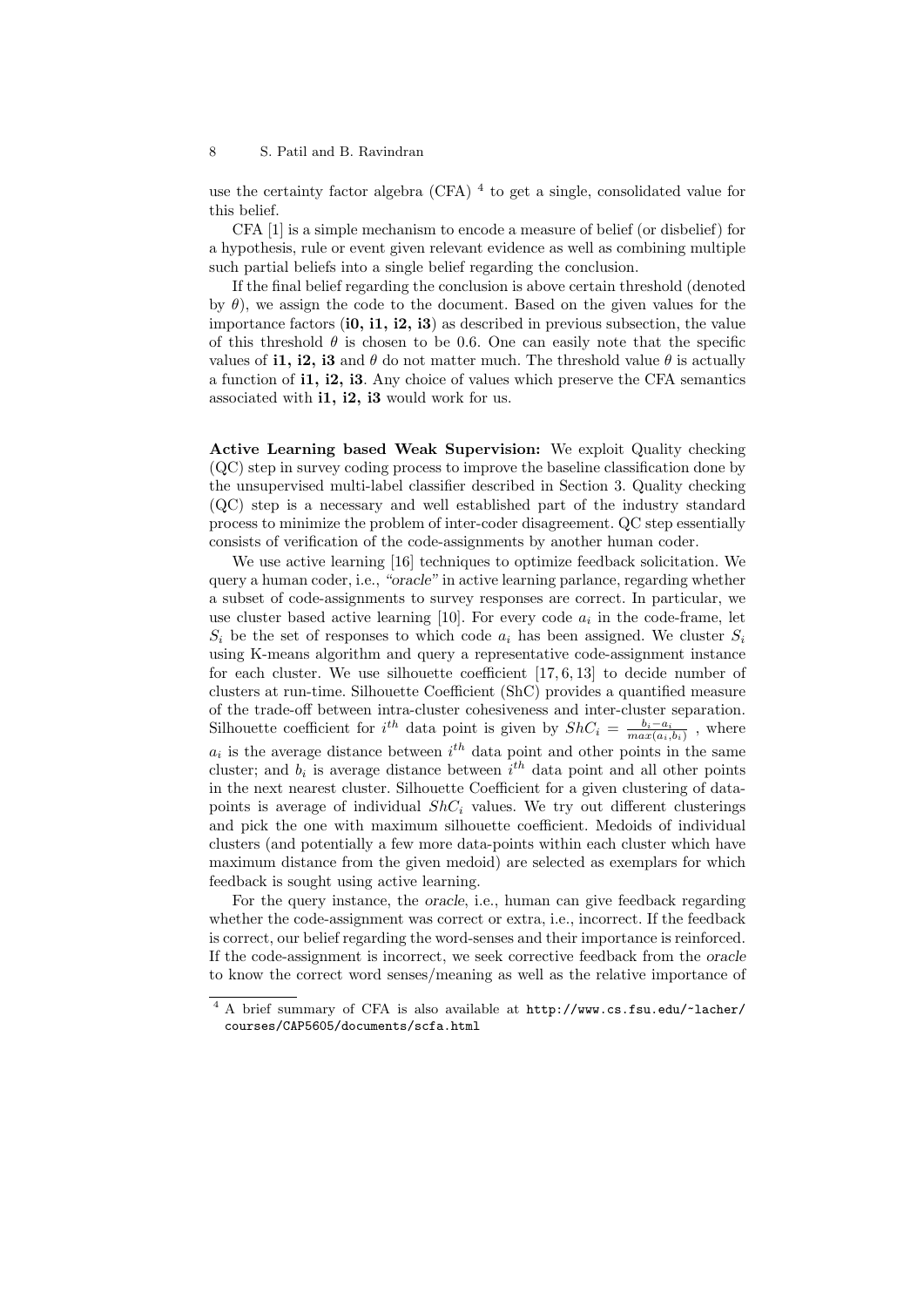words within the code-description. The oracle can also give feedback to identify "missed" code-assignments, i.e., code(s) which should have been assigned, but the multi-label classifier missed it. We update the knowledge base with this feedback so that it can be used to improve the baseline code-assignment in the multi-label classification step as well as future survey coding of surveys of similar category.

If there is corrective feedback provided by the oracle, the multi-label classification step is repeated with the additional input available from the feedback step. Thus the code assignments are further refined based on the input available from the QC step. The final set of codes assigned to each document, i.e., survey response are output after the validation as per the quality checking step.

| <b>Survey</b><br><b>Domain</b> | # of<br>codes | # of<br>respo<br>nses | <b>CAWS algorithm</b><br><b>Without</b><br><b>Feedback</b><br>(Unsupervised) |      |      | Accuracy (%)<br>after<br>feedback |      |      | <b>Baseline 1</b><br>(SubString) |       |      | <b>Baseline 2</b><br>(Bag of<br><b>Words</b> ) |      |      |
|--------------------------------|---------------|-----------------------|------------------------------------------------------------------------------|------|------|-----------------------------------|------|------|----------------------------------|-------|------|------------------------------------------------|------|------|
|                                |               |                       | R                                                                            | P    | F1   | R                                 | P    | F1   | R                                | P     | F1.  | R                                              | P    | F1   |
| <b>Medical 1</b>               | 83            | 256                   | 86.0                                                                         | 81.8 | 83.9 | 88.1                              | 84.3 | 86.2 | 2.8                              | 91.7  | 5.5  | 31.8                                           | 23.9 | 27.3 |
| <b>Medical 2</b>               | 112           | 1075                  | 69.4                                                                         | 72.3 | 70.8 | 69.3                              | 79.7 | 74.1 | 0.4                              | 87.5  | 0.8  | 33.3                                           | 13.4 | 19.1 |
| <b>Hygiene</b>                 | 140           | 763                   | 82.6                                                                         | 70.2 | 75.9 | 83.4                              | 70.1 | 76.2 | 7.0                              | 42.0  | 12.0 | 49.4                                           | 14.3 | 22.2 |
| Pet food                       | 107           | 1153                  | 74.5                                                                         | 68.1 | 71.2 | 74.4                              | 72.6 | 73.5 | 4.2                              | 82.1  | 7.9  | 40.9                                           | 13.6 | 20.4 |
| <b>Cosmetics</b>               | 137           | 558                   | 62.9                                                                         | 58.7 | 60.7 | 69.8                              | 72.5 | 71.1 | 0.9                              | 100.0 | 1.8  | 22.2                                           | 6.5  | 10.1 |
| <b>Detergent</b>               | 167           | 1124                  | 67.7                                                                         | 53.9 | 60.0 | 72.3                              | 60.3 | 65.8 | 0.3                              | 10.0  | 0.6  | 26.7                                           | 7.3  | 11.5 |

Fig. 3. Sample results for surveys in diverse domains. The accuracy (in  $\%$ ) is reported using the standard measures of Precision (P), Recall (R) and F1.

# 4 Experimental Results

We have evaluated our approach using a benchmark of multiple survey datasets from diverse domains such as health/medical, household consumer goods (e.g. detergents, fabric softners, etc.), food and snack items, customer satisfaction surveys, campus recruitment test surveys etc. Each dataset was annotated by a human expert. A sample set of responses from each dataset was independently verified by another domain expert. We have chosen datasets for which the sample annotation verification by experts had average agreement of 95%.

We did not come across any public-domain tools for automated survey coding against which we could compare our approach. To show the effectiveness of our method and to highlight the difficulty of survey coding task, we compare with two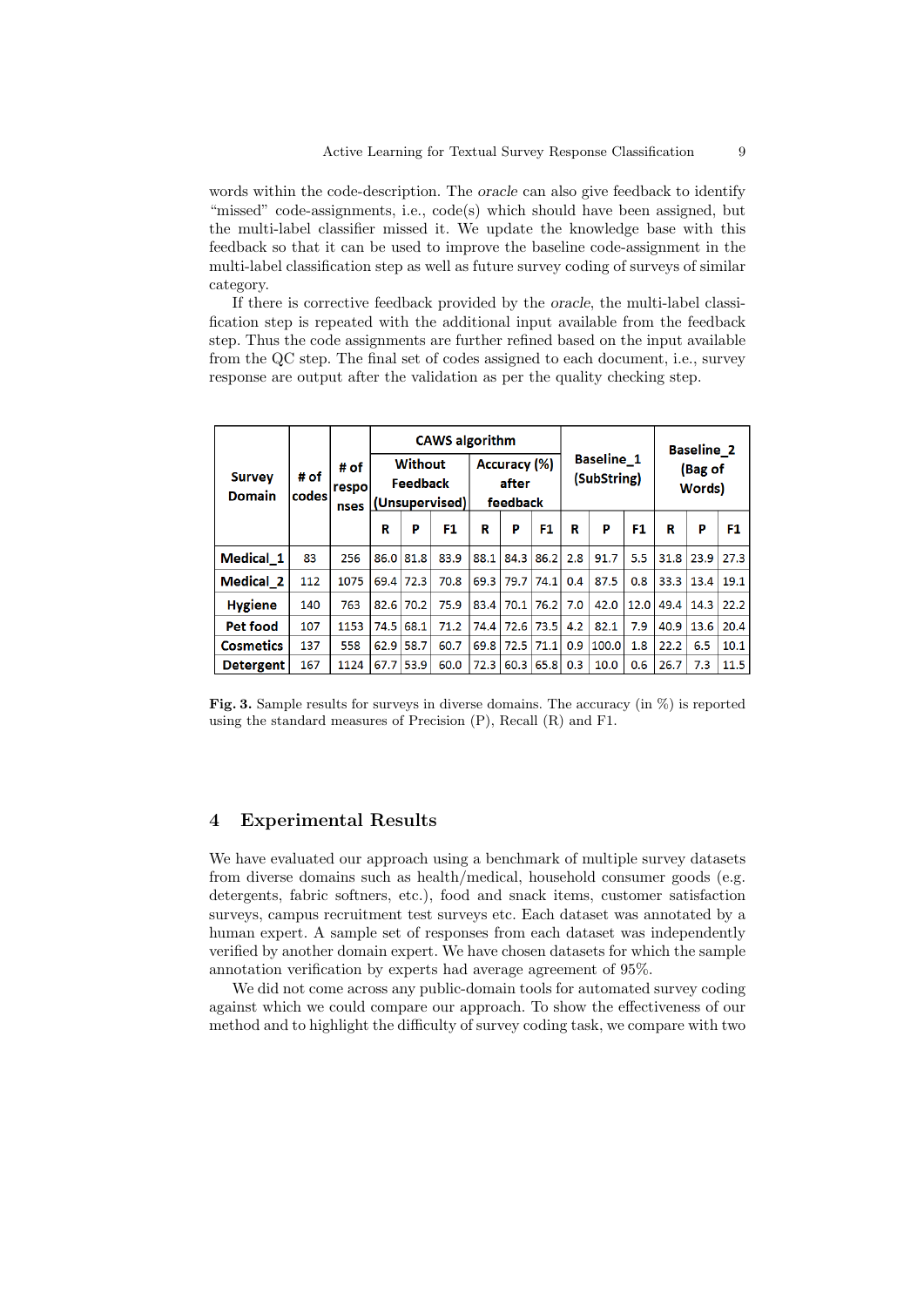baseline approaches. In the first baseline approach (Baseline 1), we assign a code to a response if the code description appears as a substring of that response text. In the second baseline approach (Baseline 2), we relax the stringent requirement of exact substring match and use the bag of words (BoW) approach. We compute the word overlap between a code description and a response, after removing the stop words from both. Note that the code-frames for these surveys are organized in a hierarchy of two levels. In Baseline 2, for each parent-level category in a codeframe, we score each code with the fraction of its words overlapping with the response. Within each parent-level category, we assign the code with maximum, non-zero overlap with the response.

| <b>Survey</b><br><b>Domain</b> | # of responses<br>for which<br>feedback is<br>given | # of codes for<br>which<br>feedback is<br>given | # of MISSED<br><b>CODE</b><br>feedback<br>given | # of EXTRA<br><b>CODE</b><br>feedback<br>given |
|--------------------------------|-----------------------------------------------------|-------------------------------------------------|-------------------------------------------------|------------------------------------------------|
| Medical_1                      | 10 (4 %)                                            | $8(1\%)$                                        | 3                                               | 5                                              |
| <b>Medical 2</b>               | 11 (1 %)                                            | 12 (10.7 %)                                     | 6                                               | 6                                              |
| <b>Hygiene</b>                 | 19 (2.49 %)                                         | 19 (13.6 %)                                     | 13                                              | 6                                              |
| <b>Pet food</b>                | 9(0.7%)                                             | 8(7.5%)                                         | 4                                               | 4                                              |
| <b>Cosmetics</b>               | 13 (2.3%)                                           | 13 (9.5%)                                       | 7                                               | 6                                              |
| <b>Detergent</b>               | 9(0.8%)                                             | 10 (6 %)                                        | 7                                               | 3                                              |

Fig. 4. Details of feedback given for the exemplars selected using active learning for the output shown in Figure 3

Figure 3 summarizes some of our results of unsupervised classification of survey responses (without using any feedback) as well as the improvement in the accuracy after feedback. In Figure 3, we see that Baseline 1 has excellent average precision; however, it performs very poorly in the recall. Baseline 2 does not demand exact match of code description with response. It looks for non-contiguous overlap between code description and response text. Expectedly, Baseline 2 improves the recall. However, it suffers in the precision due to inherent limitation of the bag of words approach which ignores the associated semantics. We contrast this with the high accuracy achieved by our approach even without any feedback and underscore its effectiveness.

Figure 4 shows that the amount of feedback required to achieve improvement in accuracy is quite less compared to the total number of responses and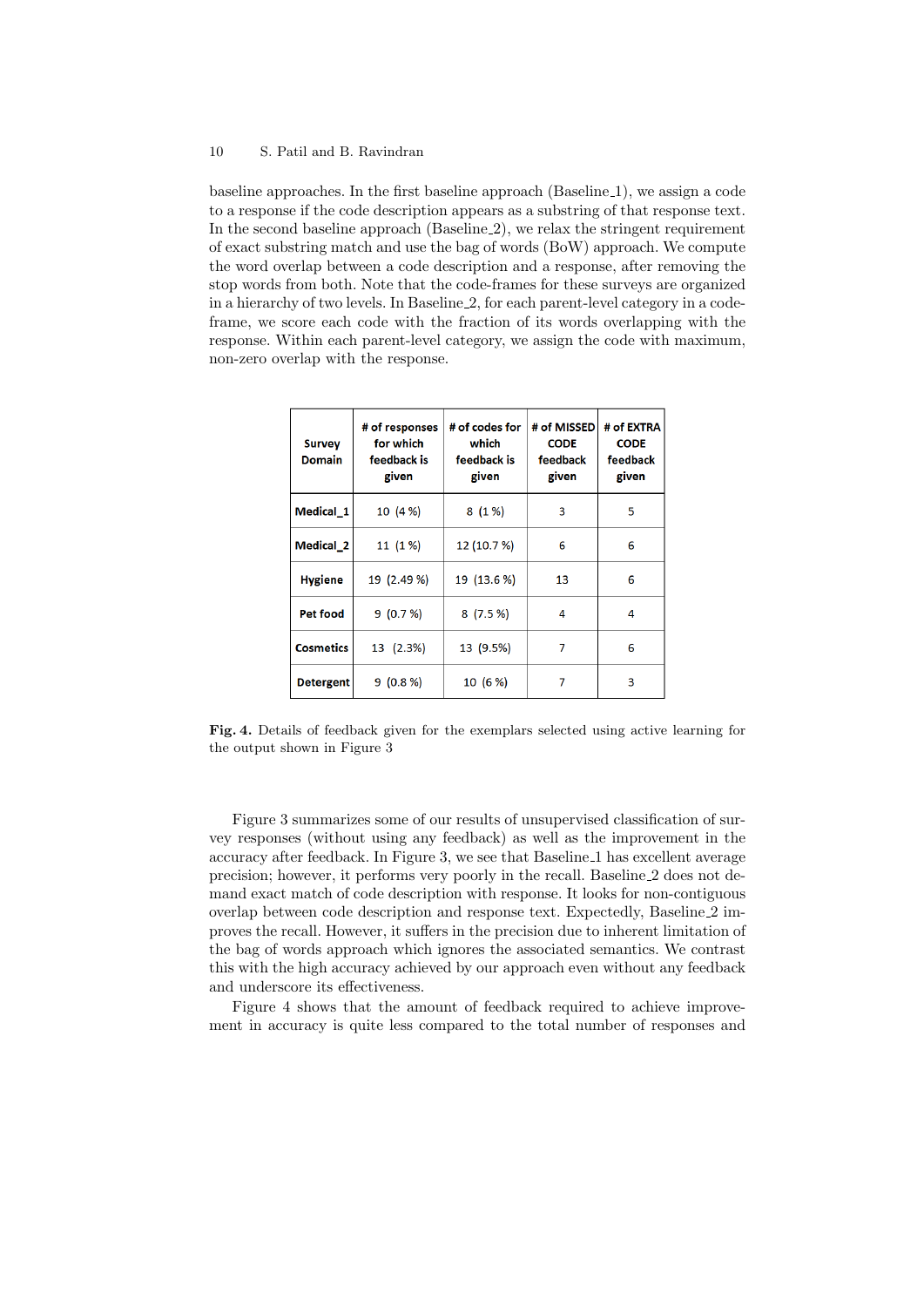codes. This indicates that active learning is effective for minimizing the feedback required to improve the accuracy.

# 5 Conclusion

Survey coding application has non-trivial challenges and does not lend itself easily to automation. In this paper, we suggested that standard machine learning approaches for text classification or clustering are not viable in practice for survey coding task. We presented a two step, iterative algorithm - Code Assignment under Weak Supervision (CAWS). In the first step, multi-label categorization is achieved in an unsupervised manner aided by a knowledge base. Then, we exploit the quality checking  $(QC)$  phase, which is an important part of survey coding process, to improve the accuracy further. We use active learning technique to optimize the weak supervision available in the form of human feedback in QC. We observed that our approach achieves good accuracy on human annotated benchmark data and works well for surveys from diverse domains.

## References

- 1. Buchanan, B., Shortliffe, E.: Rule Based Expert Systems: The MYCIN Experiments of the Stanford Heuristic Programming Project. Addison-Wesley, Reading, MA (1984), iSBN 978-0-201-10172-0
- 2. Esuli, A., Sebastiani, F.: Active learning strategies for multi-label text classification. In: Proceedings of ECIR. LNCS, vol. 5478, pp. 102–113. Springer (2009)
- 3. Esuli, A., Sebastiani, F.: Machines that learn how to code open-ended survey data. International Journal of Market Research 52(6) (2010), dOI: 10.2501/S147078531020165X
- 4. Fellbaum, C.: WordNet: An Electronic Lexical Database. MIT Press (1998 (ed))
- 5. Giorgetti, D., Prodanof, I., Sebastiani, F.: Automatic coding of open-ended surveys using text categorization techniques. In: Proceedings of Fourth International Conference of the Association for Survey Computing. pp. 173–184 (2003)
- 6. Kaufman, L., Rousseeuw, P.J.: Finding groups in data: An introduction to cluster analysis. Wiley series in Probability and Statistics. John Wiley and Sons, New York (1990)
- 7. Li, H., Yamanishi, K.: Mining from open answers in questionnaire data. In: Proceedings of Seventh ACM SIGKDD (2001)
- 8. Macer, T., Pearson, M., Sebastiani, F.: Cracking the code: What customers say in their own words. In: Proceedings of MRS Golden Jubilee Conference (2007)
- 9. Navigli, R.: Word sense disambiguation: A survey. ACM Computing Surveys (CSUR) 41(2), 10 (2009)
- 10. Nguyen, H., Smeulders, A.: Active learning using pre-clustering. In: Proceedings of the International Conference on Machine Learning (ICML). pp. 79–86. ACM (2004)
- 11. Patil, S., Palshikar, G.K.: Surveycoder: A system for classification of survey responses. In: Proceedings of the 18th International Conference on Application of Natural Language to Information Systems (NLDB 2013), LNCS 7934. Springer-Verlag (2013)